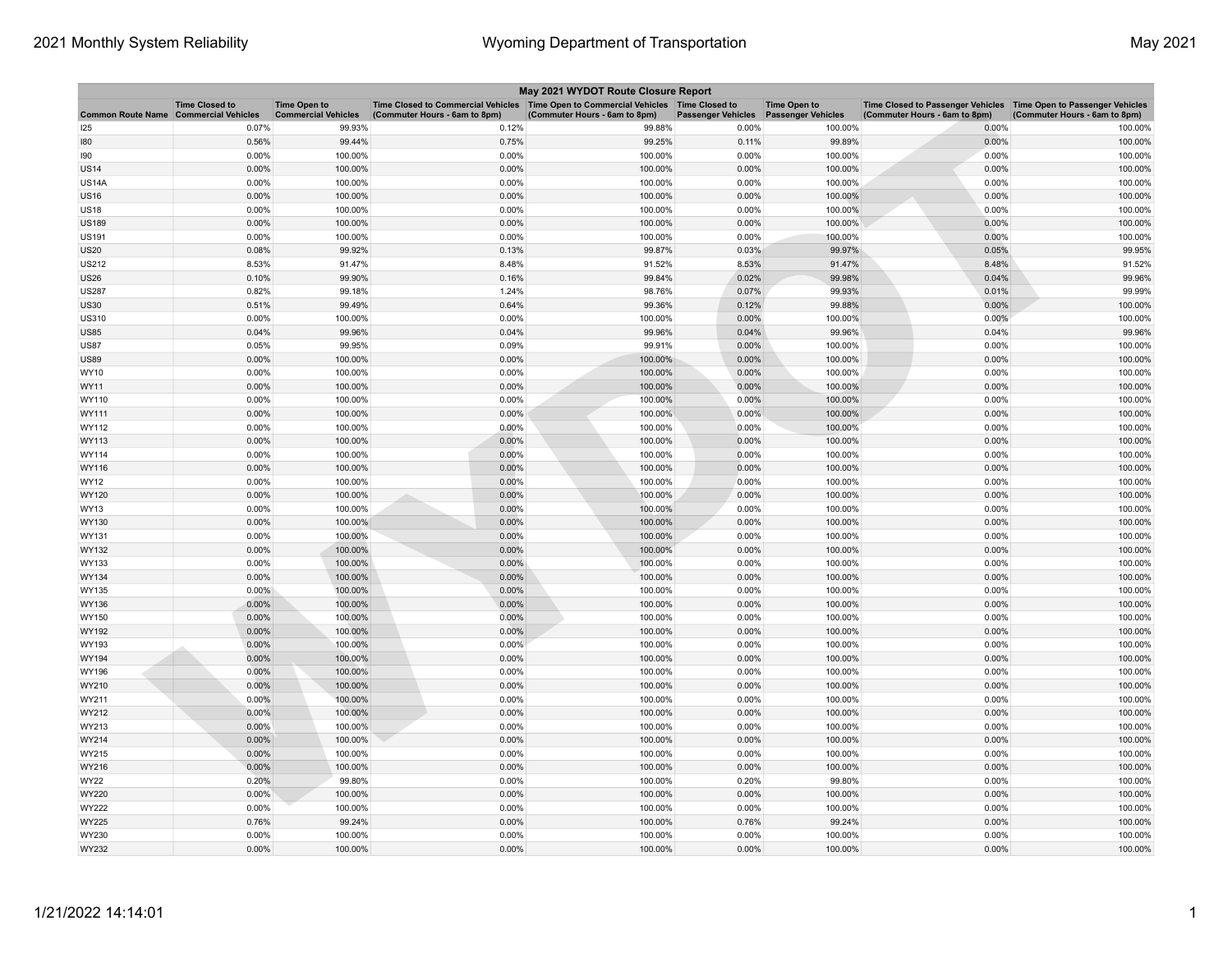|                                              |                       |                                                   |                                                                                                                       | May 2021 WYDOT Route Closure Report |                           |                                                  |                                                                                                    |                               |
|----------------------------------------------|-----------------------|---------------------------------------------------|-----------------------------------------------------------------------------------------------------------------------|-------------------------------------|---------------------------|--------------------------------------------------|----------------------------------------------------------------------------------------------------|-------------------------------|
| <b>Common Route Name Commercial Vehicles</b> | <b>Time Closed to</b> | <b>Time Open to</b><br><b>Commercial Vehicles</b> | Time Closed to Commercial Vehicles  Time Open to Commercial Vehicles  Time Closed to<br>(Commuter Hours - 6am to 8pm) | (Commuter Hours - 6am to 8pm)       | <b>Passenger Vehicles</b> | <b>Time Open to</b><br><b>Passenger Vehicles</b> | Time Closed to Passenger Vehicles Time Open to Passenger Vehicles<br>(Commuter Hours - 6am to 8pm) | (Commuter Hours - 6am to 8pm) |
| WY233                                        | 0.00%                 | 100.00%                                           | 0.00%                                                                                                                 | 100.00%                             | 0.00%                     | 100.00%                                          | 0.00%                                                                                              | 100.00%                       |
| WY235                                        | 0.00%                 | 100.00%                                           | 0.00%                                                                                                                 | 100.00%                             | 0.00%                     | 100.00%                                          | 0.00%                                                                                              | 100.00%                       |
| WY236                                        | 0.00%                 | 100.00%                                           | 0.00%                                                                                                                 | 100.00%                             | 0.00%                     | 100.00%                                          | 0.00%                                                                                              | 100.00%                       |
| WY237                                        | 0.00%                 | 100.00%                                           | 0.00%                                                                                                                 | 100.00%                             | 0.00%                     | 100.00%                                          | 0.00%                                                                                              | 100.00%                       |
| WY238                                        | 0.00%                 | 100.00%                                           | 0.00%                                                                                                                 | 100.00%                             | 0.00%                     | 100.00%                                          | 0.00%                                                                                              | 100.00%                       |
| WY239                                        | 0.00%                 | 100.00%                                           | 0.00%                                                                                                                 | 100.00%                             | 0.00%                     | 100.00%                                          | 0.00%                                                                                              | 100.00%                       |
| WY24                                         | 0.00%                 | 100.00%                                           | 0.00%                                                                                                                 | 100.00%                             | 0.00%                     | 100.00%                                          | 0.00%                                                                                              | 100.00%                       |
| WY240                                        | 0.00%                 | 100.00%                                           | 0.00%                                                                                                                 | 100.00%                             | 0.00%                     | 100.00%                                          | 0.00%                                                                                              | 100.00%                       |
| WY251                                        | 0.00%                 | 100.00%                                           | 0.00%                                                                                                                 | 100.00%                             | 0.00%                     | 100.00%                                          | 0.00%                                                                                              | 100.00%                       |
| WY257                                        | 0.00%                 | 100.00%                                           | 0.00%                                                                                                                 | 100.00%                             | 0.00%                     | 100.00%                                          | 0.00%                                                                                              | 100.00%                       |
| WY258                                        | 0.47%                 | 99.53%                                            | 0.81%                                                                                                                 | 99.19%                              | 0.00%                     | 100.00%                                          | 0.00%                                                                                              | 100.00%                       |
| WY259                                        | 0.00%                 | 100.00%                                           | 0.00%                                                                                                                 | 100.00%                             | 0.00%                     | 100.00%                                          | 0.00%                                                                                              | 100.00%                       |
| WY270                                        | 0.00%                 | 100.00%                                           | 0.00%                                                                                                                 | 100.00%                             | 0.00%                     | 100.00%                                          | 0.00%                                                                                              | 100.00%                       |
| WY28                                         | 1.32%                 | 98.68%                                            | 2.09%                                                                                                                 | 97.91%                              | 0.00%                     | 100.00%                                          | 0.00%                                                                                              | 100.00%                       |
| WY296                                        | 0.00%                 | 100.00%                                           | 0.00%                                                                                                                 | 100.00%                             | 0.00%                     | 100.00%                                          | 0.00%                                                                                              | 100.00%                       |
| WY313                                        | 0.00%                 | 100.00%                                           | 0.00%                                                                                                                 | 100.00%                             | 0.00%                     | 100.00%                                          | 0.00%                                                                                              | 100.00%                       |
| WY320                                        | 0.00%                 | 100.00%                                           | 0.00%                                                                                                                 | 100.00%                             | 0.00%                     | 100.00%                                          | 0.00%                                                                                              | 100.00%                       |
| WY321                                        | 0.00%                 | 100.00%                                           | 0.00%                                                                                                                 | 100.00%                             | 0.00%                     | 100.00%                                          | 0.00%                                                                                              | 100.00%                       |
| WY331                                        | 0.00%                 | 100.00%                                           | 0.00%                                                                                                                 | 100.00%                             | 0.00%                     | 100.00%                                          | 0.00%                                                                                              | 100.00%                       |
| WY335                                        | 0.00%                 | 100.00%                                           | 0.00%                                                                                                                 | 100.00%                             | 0.00%                     | 100.00%                                          | 0.00%                                                                                              | 100.00%                       |
| WY336                                        | 0.00%                 | 100.00%                                           | 0.00%                                                                                                                 | 100.00%                             | 0.00%                     | 100.00%                                          | 0.00%                                                                                              | 100.00%                       |
| WY338                                        | 0.00%                 | 100.00%                                           | 0.00%                                                                                                                 | 100.00%                             | 0.00%                     | 100.00%                                          | 0.00%                                                                                              | 100.00%                       |
| WY34                                         | 0.00%                 | 100.00%                                           | 0.00%                                                                                                                 | 100.00%                             | 0.00%                     | 100.00%                                          | 0.00%                                                                                              | 100.00%                       |
| WY340                                        | 0.00%                 | 100.00%                                           | 0.00%                                                                                                                 | 100.00%                             | 0.00%                     | 100.00%                                          | 0.00%                                                                                              | 100.00%                       |
| WY343                                        | 0.00%                 | 100.00%                                           | 0.00%                                                                                                                 | 100.00%                             | 0.00%                     | 100.00%                                          | 0.00%                                                                                              | 100.00%                       |
| WY345                                        | 0.00%                 | 100.00%                                           | 0.00%                                                                                                                 | 100.00%                             | 0.00%                     | 100.00%                                          | 0.00%                                                                                              | 100.00%                       |
| WY350                                        | 0.00%                 | 100.00%                                           | 0.00%                                                                                                                 | 100.00%                             | 0.00%                     | 100.00%                                          | 0.00%                                                                                              | 100.00%                       |
| WY351                                        | $0.00\%$              | 100.00%                                           | 0.00%                                                                                                                 | 100.00%                             | 0.00%                     | 100.00%                                          | 0.00%                                                                                              | 100.00%                       |
| WY352                                        | 0.00%                 | 100.00%                                           | 0.00%                                                                                                                 | 100.00%                             | 0.00%                     | 100.00%                                          | 0.00%                                                                                              | 100.00%                       |
| WY353                                        | 0.00%                 | 100.00%                                           | 0.00%                                                                                                                 | 100.00%                             | 0.00%                     | 100.00%                                          | 0.00%                                                                                              | 100.00%                       |
| WY371                                        | 0.00%                 | 100.00%                                           | 0.00%                                                                                                                 | 100.00%                             | 0.00%                     | 100.00%                                          | 0.00%                                                                                              | 100.00%                       |
| WY372                                        | 0.00%                 | 100.00%                                           | 0.00%                                                                                                                 | 100.00%                             | 0.00%                     | 100.00%                                          | 0.00%                                                                                              | 100.00%                       |
| WY374                                        | 0.00%                 | 100.00%                                           | 0.00%                                                                                                                 | 100.00%                             | 0.00%                     | 100.00%                                          | 0.00%                                                                                              | 100.00%                       |
| WY387                                        | 0.00%                 | 100.00%                                           | 0.00%                                                                                                                 | 100.00%                             | 0.00%                     | 100.00%                                          | 0.00%                                                                                              | 100.00%                       |
| WY390                                        | 0.00%                 | 100.00%                                           | 0.00%                                                                                                                 | 100.00%                             | 0.00%                     | 100.00%                                          | 0.00%                                                                                              | 100.00%                       |
| WY410                                        | 0.00%                 | 100.00%                                           | 0.00%                                                                                                                 | 100.00%                             | 0.00%                     | 100.00%                                          | 0.00%                                                                                              | 100.00%                       |
| WY411                                        | 0.00%                 | 100.00%                                           | 0.00%                                                                                                                 | 100.00%                             | 0.00%                     | 100.00%                                          | 0.00%                                                                                              | 100.00%                       |
| WY412                                        | 0.00%                 | 100.00%                                           | 0.00%                                                                                                                 | 100.00%                             | 0.00%                     | 100.00%                                          | 0.00%                                                                                              | 100.00%                       |
| WY414                                        | 0.00%                 | 100.00%                                           | 0.00%                                                                                                                 | 100.00%                             | 0.00%                     | 100.00%                                          | 0.00%                                                                                              | 100.00%                       |
| WY430                                        | 0.00%                 | 100.00%                                           | 0.00%                                                                                                                 | 100.00%                             | 0.00%                     | 100.00%                                          | 0.00%                                                                                              | 100.00%                       |
| WY431                                        | 0.00%                 | 100.00%                                           | 0.00%                                                                                                                 | 100.00%                             | 0.00%                     | 100.00%                                          | 0.00%                                                                                              | 100.00%                       |
| WY450                                        | 0.00%                 | 100.00%                                           | 0.00%                                                                                                                 | 100.00%                             | 0.00%                     | 100.00%                                          | 0.00%                                                                                              | 100.00%                       |
| WY487                                        | 0.00%                 | 100.00%                                           | 0.00%                                                                                                                 | 100.00%                             | 0.00%                     | 100.00%                                          | 0.00%                                                                                              | 100.00%                       |
| WY50                                         | 0.00%                 | 100.00%                                           | 0.00%                                                                                                                 | 100.00%                             | 0.00%                     | 100.00%                                          | 0.00%                                                                                              | 100.00%                       |
| WY51                                         | 0.00%                 | 100.00%                                           | 0.00%                                                                                                                 | 100.00%                             | 0.00%                     | 100.00%                                          | 0.00%                                                                                              | 100.00%                       |
| WY530                                        | 0.00%                 | 100.00%                                           | 0.00%                                                                                                                 | 100.00%                             | 0.00%                     | 100.00%                                          | 0.00%                                                                                              | 100.00%                       |
| WY585                                        | 0.00%                 | 100.00%                                           | 0.00%                                                                                                                 | 100.00%                             | 0.00%                     | 100.00%                                          | 0.00%                                                                                              | 100.00%                       |
| WY59                                         | 0.05%                 | 99.95%                                            | 0.08%                                                                                                                 | 99.92%                              | 0.05%                     | 99.95%                                           | 0.08%                                                                                              | 99.92%                        |
| WY70                                         | 0.00%                 | 100.00%                                           | 0.00%                                                                                                                 | 100.00%                             | 0.00%                     | 100.00%                                          | 0.00%                                                                                              | 100.00%                       |
| WY71                                         | 0.00%                 | 100.00%                                           | 0.00%                                                                                                                 | 100.00%                             | 0.00%                     | 100.00%                                          | 0.00%                                                                                              | 100.00%                       |
| WY72                                         | 0.00%                 | 100.00%                                           | 0.00%                                                                                                                 | 100.00%                             | 0.00%                     | 100.00%                                          | 0.00%                                                                                              | 100.00%                       |
| WY77                                         | 0.00%                 | 100.00%                                           | 0.00%                                                                                                                 | 100.00%                             | 0.00%                     | 100.00%                                          | 0.00%                                                                                              | 100.00%                       |
| WY789                                        | 0.00%                 | 100.00%                                           | 0.00%                                                                                                                 | 100.00%                             | 0.00%                     | 100.00%                                          | 0.00%                                                                                              | 100.00%                       |
| WY89                                         | 0.00%                 | 100.00%                                           | 0.00%                                                                                                                 | 100.00%                             | 0.00%                     | 100.00%                                          | 0.00%                                                                                              | 100.00%                       |
|                                              |                       |                                                   |                                                                                                                       |                                     |                           |                                                  |                                                                                                    |                               |